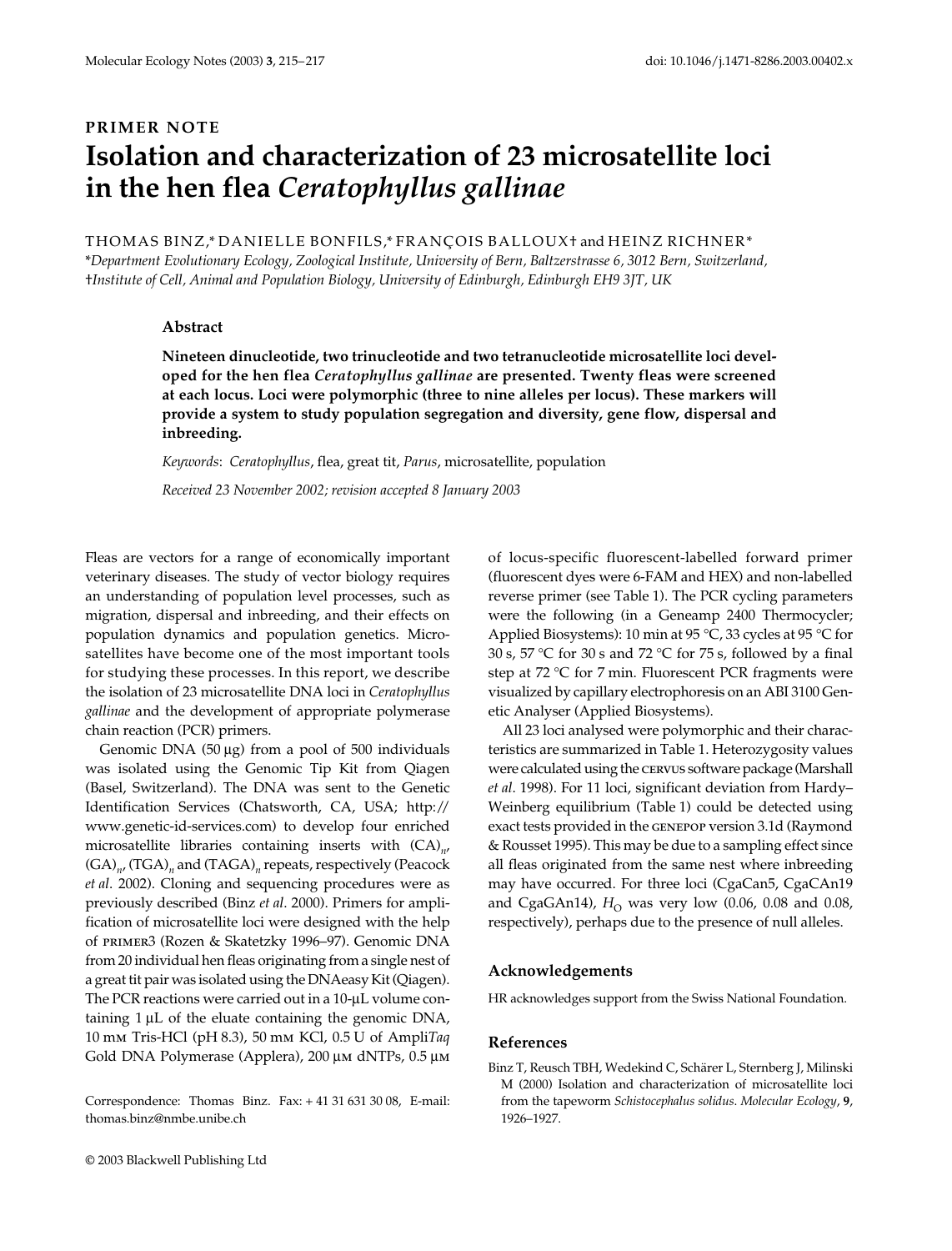| Locus     | Primer<br>name    | Sequence (5'-3')                                           | Repeat type                                                    | Expected<br>allele size (bp) | Observed alleles (bp)                          | $H_{\rm O}$ | $H_{\rm E}$ | GenBank<br>accession no. |
|-----------|-------------------|------------------------------------------------------------|----------------------------------------------------------------|------------------------------|------------------------------------------------|-------------|-------------|--------------------------|
| CgaTGAn1  | Cga <sub>2</sub>  | F: CCACATATCTCTTCCGCTACG<br>R: ATGTTCCGTCAGATGATTCG        | $(TGA)_{8}$                                                    | 201                          | 189, 195, 198                                  | $0.4\,$     | 0.45        | AY159217                 |
| CgaTGAn10 | Cga3As            | F: CATTTTCCGATTCACTCAATTTC<br>R: TGGAATAAACGATCCCCAAC      | $(TGA)_{8}$                                                    | 84                           | 69, 72, 75, 78, 80                             | 0.85        | 0.72        | AY159218                 |
| CgaCAn21  | Cga4s             | F: CCTCGCATTACGAGAGTGC<br>R: CGCGGTAAACCGATCCTAC           | $(CA)$ <sub>2</sub> $(CG)(CA)$ <sub>19</sub>                   | 150                          | 138, 146, 148, 154, 156,<br>158                | 0.5         | 0.69        | AY159219                 |
| CgaTAGAn2 | Cga <sub>6</sub>  | F: TTTTAACGGTGAATGTACCAATAC<br>R: CAATACGGCGACATAACGTG     | $(TAGA)_{6}$                                                   | 173                          | 165, 169, 171, 173, 175,<br>209, 217, 221      | $0.5*$      | 0.81        | AY159220                 |
| CgaGAn23  | Cga9              | F: ACGATCTGATGCCAAAAACC<br>R: TTTCAACATGCATATGTTTACGTTAG   | $(GA)_{12}$                                                    | 181                          | 165, 171, 173, 175, 177,<br>179, 181, 187, 193 | $0.6*$      | 0.76        | AY159221                 |
| CgaCAn22  | Cga11             | F: CGCCTACTGTGTGCCTAGC<br>R: TCTGGAATCTTTATCATCCAACAC      | $(CA)_{14}$                                                    | 228                          | 212, 224, 226, 228, 230,<br>232, 234, 236      | $0.38*$     | 0.84        | AY159222                 |
| CgaTAGAn7 | Cga14             | F: GCTAGATTGCTCGCTGGTAAG<br>R: GTTTCATCTAATATCAATTTCCTCTCG | (TAGA)                                                         | 302                          | 246, 258, 282, 298, 302,<br>304, 306, 310      | 0.63        | 0.82        | AY159223                 |
| CgaGAn26  | Cga22             | F: CGTCGTATTTGATATAACCAGACC<br>R: TTGATCGTTTGATGATTTTCTG   | $(GA)_{15}$                                                    | 162                          | 148, 152, 154, 158, 160<br>162, 164            | $0.3*$      | 0.8         | AY159224                 |
| CgaGAn29  | Cga26             | F: TTTCATAGAGGAATACCCTTTTCG<br>R: TGTGTATCGTTTCGGAATGC     | $(GA)_{15}$                                                    | 215                          | 203, 207, 211, 213, 215,<br>217, 221, 223, 225 | 0.74        | 0.82        | AY159225                 |
| CgaCAn4   | Cga <sub>28</sub> | F: CAATAAGGGGTCCGTGTGTC<br>R: GGGGTGAAGGGTGTAATGTG         | $(CA)_{16}$                                                    | 277                          | 263, 265, 267, 269, 273,<br>277, 279, 303      | 0.84        | 0.83        | AY159226                 |
| CgaCAn5   | Cga29             | F: AATTGTGACTTCATGGCGAC<br>R: GATGGTATTGTATTTATTGTTTGCG    | $(CA)_{10}(AT)(CA)(TA)(CA)_{8}$<br>(CTAACCTA)(CA) <sub>7</sub> | 196                          | 192, 210, 216, 230                             | $0.06*$     | 0.71        | AY159227                 |
| CgaCAn6   | Cga30             | F: ATTCCCAACACACAGCGAC<br>R: AACACGCGATACATTAATTTTG        | $(CA)_{12}$                                                    | 150                          | 144, 150, 152, 160, 162,<br>166                | $0.75*$     | 0.78        | AY159228                 |
| CgaCAn7   | Cga31             | F: TATGCAAGATCACACCAGCC<br>R: CACATTTCCCATCCCGTAAG         | $(CA)_{16}$                                                    | 216                          | 198, 200, 202, 208, 216                        | 0.7         | 0.65        | AY159229                 |
| CgaCAn11  | Cga32             | F: GGTAGCTGGTGTGCGGTATC<br>R: TGGATCAGGTGAGTCTGTGG         | $(CA)_{11}$                                                    | 135                          | 127, 131, 133, 135                             | $0.35*$     | 0.73        | AY159230                 |
| CgaCAn14  | Cga33             | F: TTCAACGTGTTTTTATCGCTG<br>R: TAATTGCTCGCAATCCCTGG        | $(CA)_{22}$                                                    | 219                          | 201, 203, 207, 213, 219,<br>221, 227, 257, 265 | 0.8         | 0.83        | AY159231                 |
| CgaCAn17  | Cga35             | F: ACAAGCTGCGTCAGAAACAC<br>R: TTTGTTATTTCGTCACCGCC         | (CA) <sub>4</sub> (A)(CA) <sub>14</sub>                        | 244                          | 210, 218, 222, 252, 270,<br>272, 280           | $0.6*$      | 0.79        | AY159232                 |
| CgaCAn19  | Cga36             | F: ATTACACCCAGCACAGATGC<br>R: GACTTCCTGTTTCATGTCGC         | $(CA)_{12}(CG)(CA)_{13}$                                       | 230                          | 180, 182, 184, 198                             | $0.08*$     | 0.63        | AY159233                 |
| CgaGAn6   | Cga40             | F: TCTCCTACTCGGTTTTGTTTTG<br>R: ATGGGGGAGGTTGTTTTATG       | $(CA)_{13}$                                                    | 121                          | 117, 121, 123, 125, 127<br>129                 | $0.38*$     | 0.8         | AY159234                 |
| CgaGAn9   | Cga42             | F: CTCGTCCCGTCATTCAGTTC<br>R: GGATAGATGGATGGATAGCTGG       | $(GA)_{10}$                                                    | 156                          | 142, 146, 150, 152, 154                        | 0.9         | 0.77        | AY159235                 |
| CgaGAn11  | Cga44             | F: CGAACATCAGTTTTCCAAAGG<br>R: CCAGTAATAACACAACAATAACGC    | $(GA)_{18}$                                                    | 256                          | 254, 256, 258, 264, 266                        | 0.38        | 0.61        | AY159236                 |
| CgaGAn12  | Cga45             | F: GCTATTCAGCGATAGGGGG<br>R: GATCGTCGTAGCACATCACG          | $(CA)_{13}$                                                    | 159                          | 155, 159, 163, 165, 167<br>169                 | 0.88        | 0.7         | AY159237                 |
| CgaGAn14  | Cga46             | F: TACTGCCTATCAAACGGACG<br>R: TCCAAATGAAGTAGCGTTGC         | $(CA)_{8}$ (CTAACCTA) $(CA)_{3}$<br>$(TAC)(CA)_{11}$           | 172                          | 172, 174, 176, 188, 190                        | $0.08*$     | 0.65        | AY159238                 |
| CgaGAn16  | Cga47             | F: TGAGAGCTATGTGAGAAACAATAGAAG<br>R: GTTCGTTGTGTGTGTGAGGC  | $(GA)_{19}$                                                    | 274                          | 244, 248, 258, 260, 262,<br>264, 270, 272, 274 | 0.69        | 0.83        | AY159239                 |

Table 1 Primer sequences, repeat unit structure, expected allele size deduced from sequence, observed allele sizes, observed (H<sub>O</sub>) and expected (H<sub>E</sub>) heterozygosities and GenBank accession nos

\*Significant deviation from Hardy–Weinberg equilibrium (*<sup>P</sup>* < 0.05).